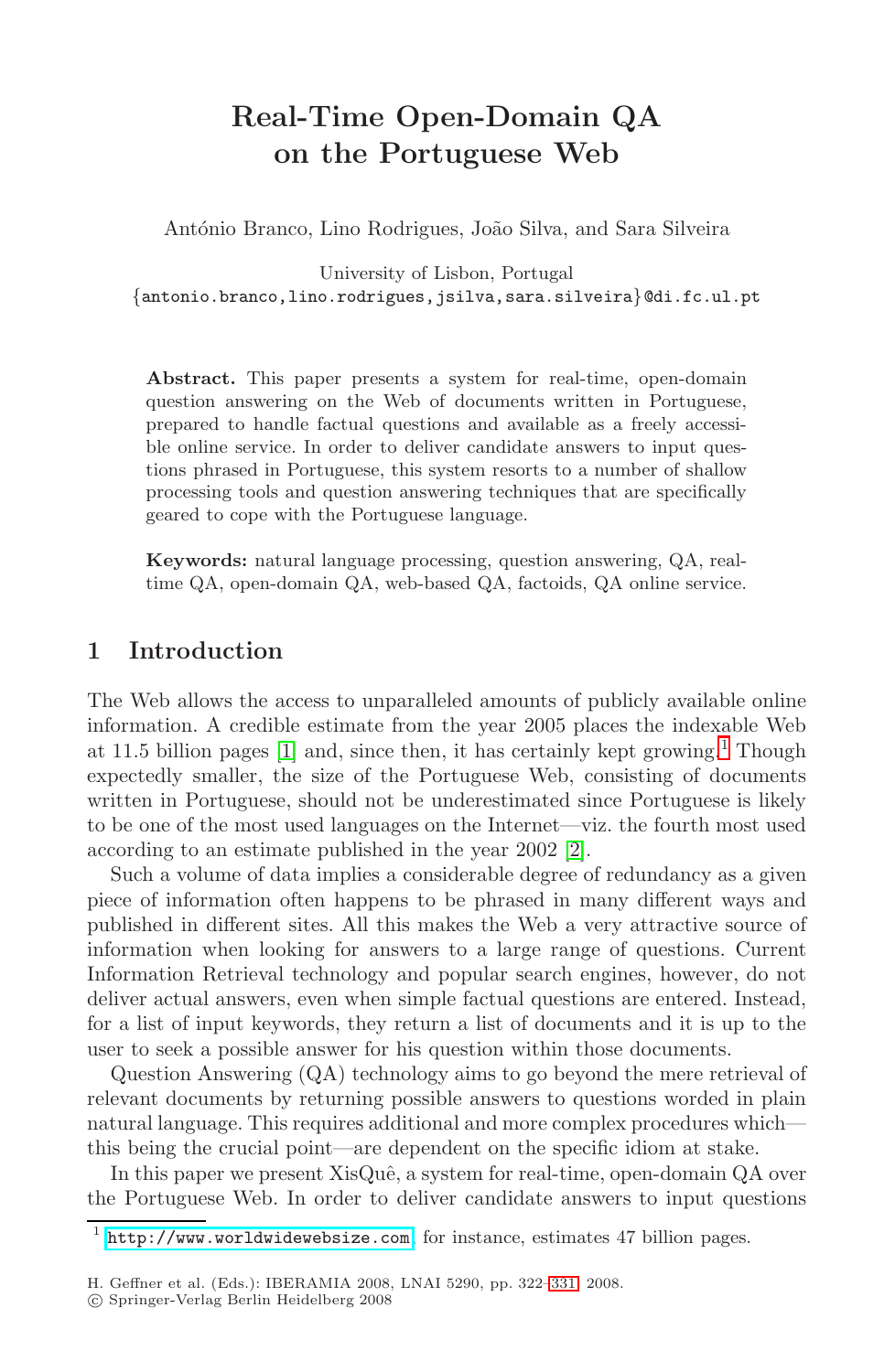phrased in Portuguese, thi[s s](#page-6-0)ystem resorts to a number of QA techniques and sha[llo](#page-6-1)w processing tools, e.g. for part-of-speech annotation, morphological analysis, lemmatization or name[d](#page-8-0) entity recognition, that are specifically designed to cope with the Portuguese language.

This system supports a freely accessible online QA service, which can be found at http://xisque.di.fc.ul.pt.

Paper structure. Section 2 presents the architecture adopted for the QA system, and describes its major modules. Section 3 addresses other QA systems for Portuguese. In Section 4, the performance of XisQuê is evaluated and compared with that of other systems. Finally, in Section 5 we discuss ongoing work and paths for future development, and present concluding remarks.

# **2 The QA System**

XisQuê is a QA system that has been developed to comply with the following major design features:

- **Portuguese input:** the admissible input are reasonably well formed, fullyfledged questions from Portuguese (e.g. Quem assassinou John Kennedy?).
- **Real-time:** upon receiving a question, the service provides output to human users in real-time, i.e. without any QA-specific pre-processing indexing procedure of documents that are the source of information for getting answers.
- **Web-based:** the possible answers to the input question are searched in and extracted from documents retrieved on the fly from the Web.
- **Extraction-based:** the returned answers are excerpts ex[tra](#page-9-1)cted verbatim from the retrieved documents, and displayed with no further processing.
- **Portuguese Web:** the possible answers are those that can be found and extracted from the Portuguese Web, that is the collection of documents written in Portuguese and publicly available online.
- **Open-domain:** the input questions may address issues from any subject domain (e.g. Sports, History, etc.)

At the heart of the system heart lies the QA infrastructure described in [3], which is responsible for handling the basic non-linguistic functionality. This includes the managing of requests to the QA service, the submitting of the queries to search engines, and the downloading of selected documents.

On top of this infrastructure, the natural language driven modules were implemented by using existing, state-of-the-art shallow processing tools, developed by our group  $[4,5,6]$ .

The underlying architecture for this set of modules follows what has become a quite standard configuration, that has been explored and perfected in similar QA systems for other natural languages: The first phase deals with question processing; This is followed by a stage of document retrieval; Finally, the answers are extracted from the retrieved documents. The modules responsible for these functionalities are addressed in the following Sections.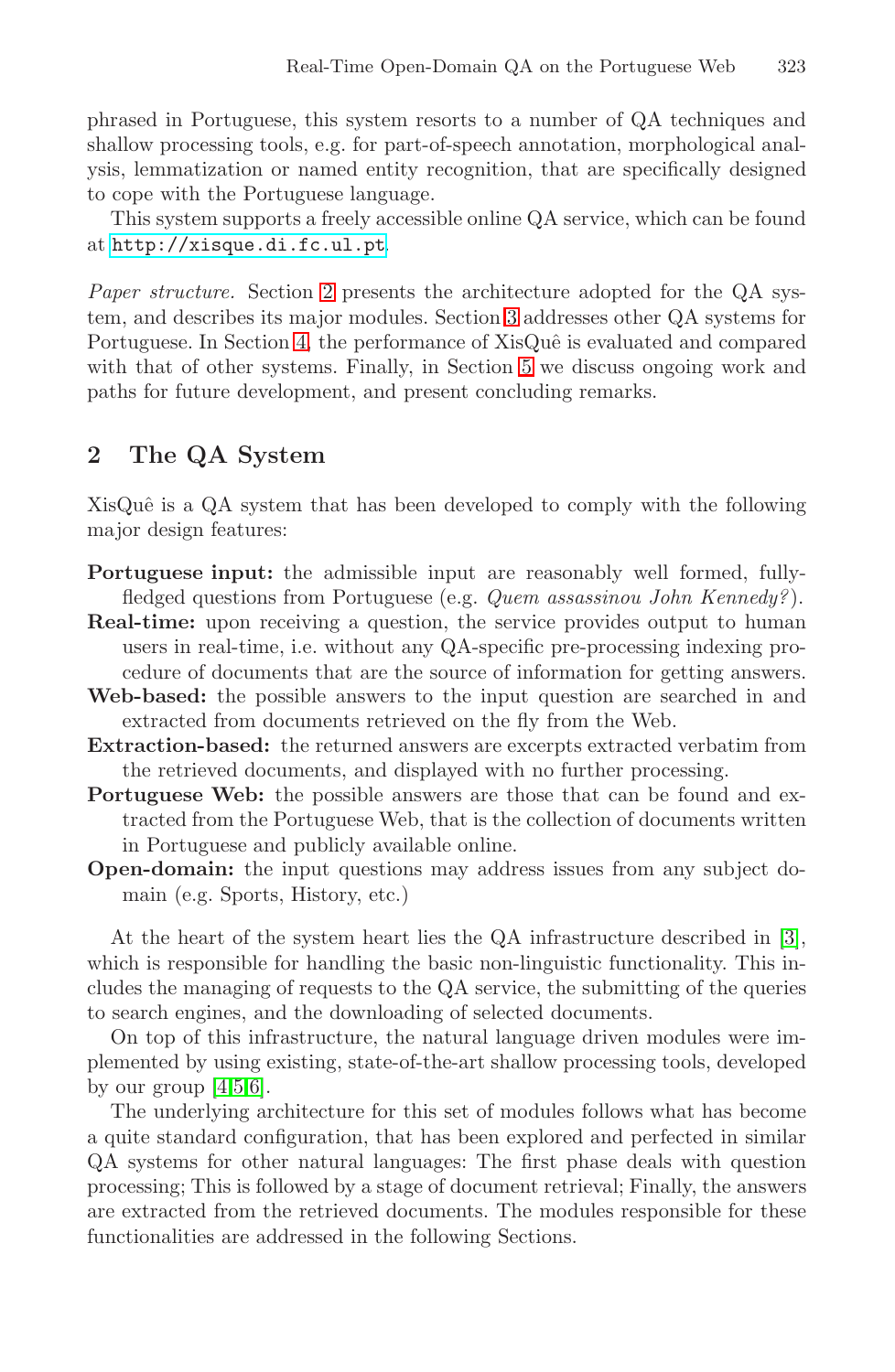324 A. Branco et al.

#### **2.1 Question Processing**

In our system, the stage of question processing is concerned with three tasks: (i) Extraction of the main verb and major supporting noun phrase (NP) of the question; (ii) Detection of the expected semantic type of the answer; and (iii) Extraction of relevant keywords. Tasks (i) and (ii) deliver elements that will play a key role in a subsequent phase of processing, viz. the answer extraction stage. Task (iii), in turn, helps to create the query to be used in the document retrieval step.

**Phrase extraction.** The main verb and the major supporting NP of the question (e.g. John Kennedy in Quem assassinou John Kennedy?) are extremely useful for helping to pinpoint the candidate answer in the answer extraction stage. For example, in many cases, the simple inversion between that NP and the main verb will help match declarative sentences that may contain an answer:

> $Q:$  Quando [nasceu]<sub>V</sub> [Nelson Mandela]<sub>NP</sub>? When was Nelson Mandela born? A:  $[NeIson Mandela]_{NP}$   $[nasceu]_{V}$  em... Nelson Mandela was born in. . .

In order to detect its phrases, and in particular its supporting NP, the question [i](#page-9-2)s firstly annotated with part-of-speech (POS) by a state-of-the-art tagger for Portuguese [4]. The phrases are then extracted with the help of patterns defined by regular expressions.

With respect to the patterns for capturing the main verb, they permit to grab simple verbs (e.g. assassinou), verbs with proclisis (e.g. se casaram), and verbs with other auxiliary verbs (e.g. foi assassinado).

As for the NPs, we adapted the pattern coming out of the detailed study of their structure in [7, p. 69]. This pattern builds upon a number of syntactic slots reflecting precedence constraints in terms of word order:

- 1. predeterminers (e.g. todos);
- 2. determiners (e.g. aquela);
- 3. prenominal possessives (e.g. suas);
- 4. cardinals, ordinals, vague quantifiers (e.g. três, terce[ir](#page-2-0)a, muitos);
- 5. prenominal adjective phrases (e.g. grande);
- 6. head (e.g. bicicleta);
- 7. adjectival arguments (e.g. americana);
- 8. adjective phrase adjuncts, prepositional phrase arguments, prepositional phraseadjuncts,adverbialphraseadjuncts,postnominalpossessives,postnominal demonstratives (e.g. intensa, com pedais, do Iraque, ali, teus, esse).

<span id="page-2-0"></span>These slots can be mapped into the POS categories assigned by the tagger.<sup>2</sup> Naturally, this kind of "shallow" chunking is limited by the expressive power of regular expressions, but tends to produce satisfactory results given the purpose and the application at stake, and has the upside of being quick and efficient.

<sup>2</sup> The correspondence is specific to the tagset used. Readers interested in these details are referred to [4,7].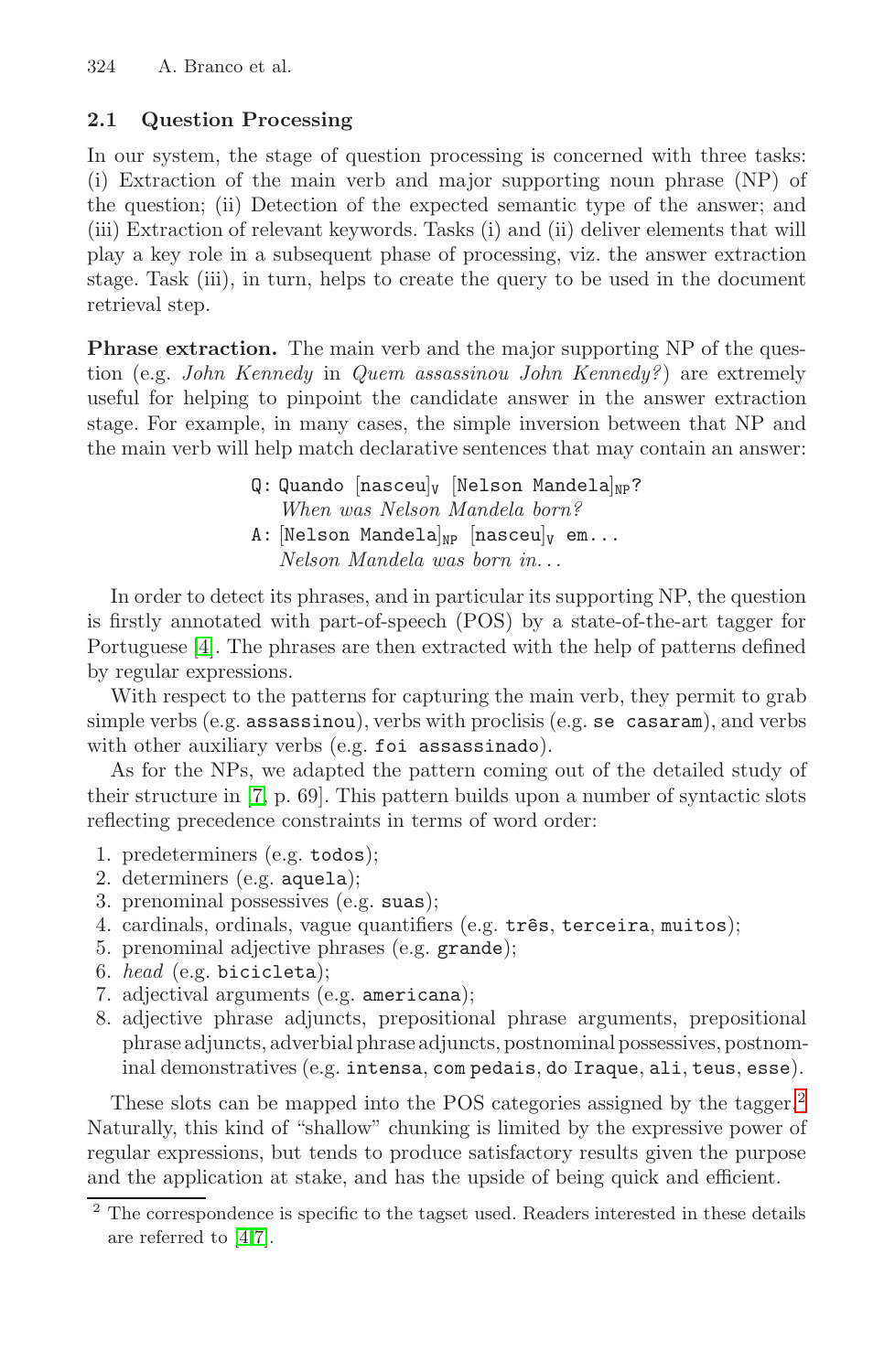**Answer type detection.** Detecting the expected semantic type of the answer allows the system to narrow down the search space in the answer extraction stage. In that subsequent stage, we resort to a named entity recognizer (NER), [w](#page-3-0)hich is able to identify expressions that behave like proper names for entities, and semantically classify them with one of a small set of pre-defined types, viz. person, organization, location, number, measure or time [6].

Accordingly, the answer that can be expected on the basis of the analysis of the input question is thus classified as being of one of these semantic types.

In many cases, the interrogative pronoun found in the question is a major clue and may be enough to anticipate the semantic type of the answer. For instance, the answer to a "Quando...?" (When...?) question will likely take the form of a time expression.<sup>3</sup>

In questions with the format "Que X...?" (Which X...?), the interrogative pronoun does not provide enough information about the answer type. In these cases, the system uses a WordNet-like ontology which, though small, is yet large enough for the application at stake as it includes all the relevant sub-ontologies under the concepts that can be identified by the NER (person, organization, etc.). For a given "Que X. . .?" question, this ontology is instrumental in finding the hypernym of "X" that is the semantic type of the expected answer. For instance, in the following question

> Q: Que pintor criou a Mona Lisa? Which painter created the Mona Lisa?

the hypernyms of pintor will be recursively retrieved until one that corresponds to an answer type (viz. person in this case) is found, as illustrated below.

| pintor<br>$\longrightarrow \cdots \longrightarrow$ | artista<br>$\longrightarrow \cdots \longrightarrow$ | pessoa |
|----------------------------------------------------|-----------------------------------------------------|--------|
| painter                                            | artist                                              | person |

**Keyword extraction.** For a given input question, the retrieval of documents where to look for its possible answers is done on the basis of a query. These queries are just a set of keywords. In order to obtain these keywords the system simply removes, from the input question, words belonging to the so-called closed, functional morphosyntactic categories. This implies that the keywords to be used for document retrieval are the words in the question pertaining to open classes.

<span id="page-3-0"></span>For instance, for the question in the previous example, Que pintor criou a Mona Lisa?, the keywords would be pintor, criou, Mona and Lisa.

#### **2.2 Document Retrieval**

In order to perform the document retrieval task, the QA system acts as a client of several established high-quality search engines (viz. Ask, Google, MSN Live and

<sup>3</sup> This generalization has to be used with care. Exceptions to it can be found in cases like: Q:When was Sting in Portugal? A:In Rock in Rio–Lisboa. Though the question is introduced by when, the expected answer is not an expression denoting time but denoting an event. Exceptions with respect to the typical expected semantic type can also be found for other pronouns like where or who.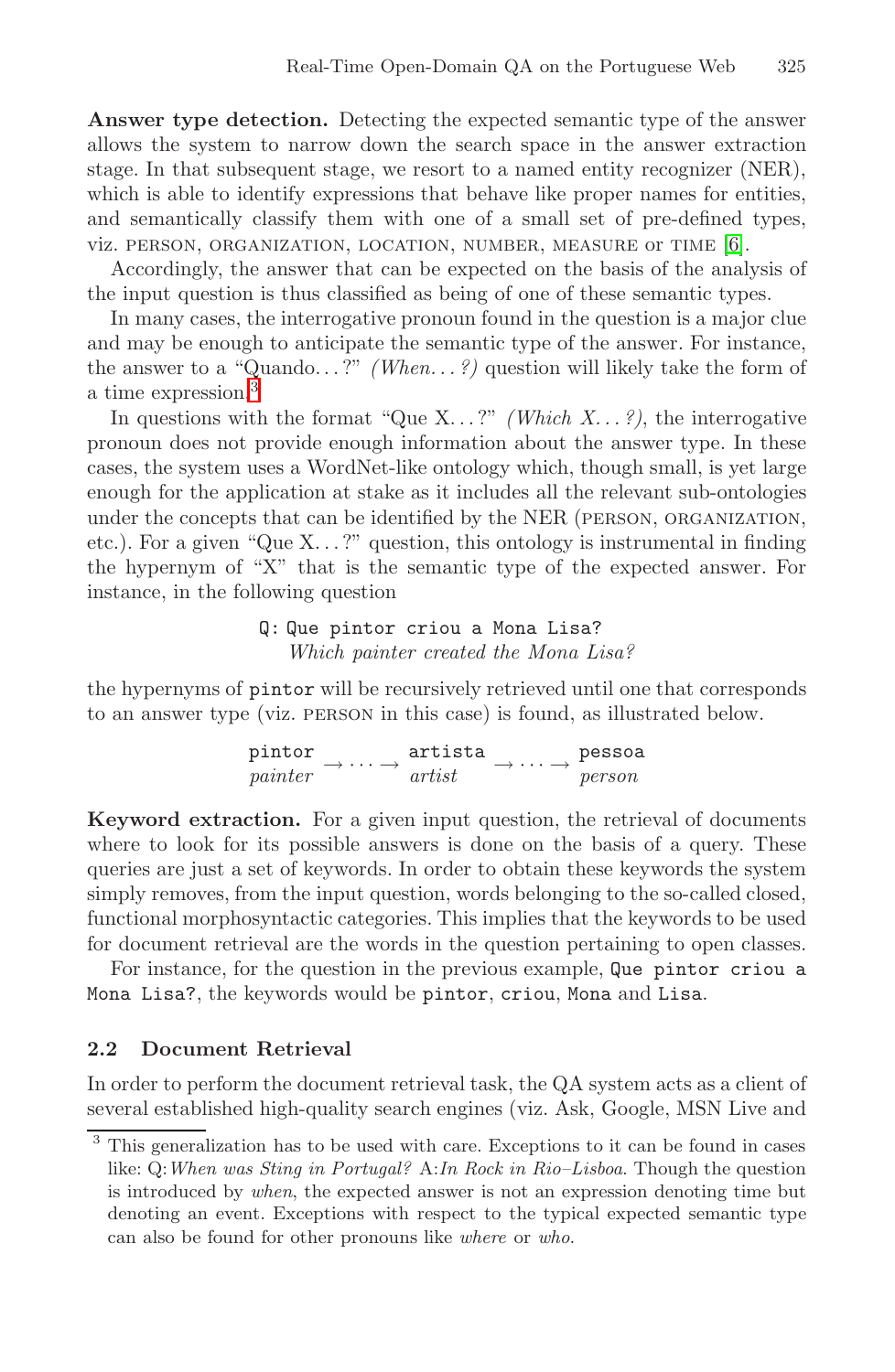326 A. Branco et al.

Yahoo!). The system thus needs only to submit the list of keywords extracted from the question to each search engine, taking care also to select the option that, for that engine, limits the search to online pages that are written in Portuguese.

However, after the search engines return their list of result links, there are still many tasks that are performed to prepare the documents for the next stage:

- **–** The links to the resulting documents are extracted from the HTML page with the results provided by the search engine. The top 10 results of each search engine are retrieved, avoiding repeated URLs, f[or](#page-4-0) a total of 40 links;
- **–** The extracted URLs are used to download the documents in case there is an HTML version of them available. To ensure that the system provides a quick answer, the size of the download is capped at 512 Kb, and a timeout mechanism is used to safeguard against site accessibility problems;
- **–** The character encoding of the downloaded documents is made uniform by converting them to Windows-1252 (roughly, a superset of ISO-8859-1);
- **–** For documents that happen to be downloaded more than once (i.e. from more than one site), duplicates are discarded to avoid irrelevant processing;<sup>4</sup>
- **–** Documents are stripped from HTML markup (formatting, tables, frames, menus, etc.), leaving only plain text.

#### **2.3 Answer Extraction**

The answer extraction stage is divided into two tasks: (i) candidate selection, where the best sentences, i.e. those most likely to contain an answer, are selected using an heuristic; and (ii) answer extraction itself, where candidate answers are extracted from the selected sentences.

**Candidate selection.** The documents that were gathered are split into sentences, which are then ranked. The top [ra](#page-9-4)nking sentence are selected as possibly containing answers to the input question. These sentence are the ones that proceed to the answer extraction task, thus reducing the number of sentences that must be processed in that (more computationally expensive) step.

The criterion to select the sentences that should be retained is based on the number of keywords that are in the query that came out of the input question and occur in those sentences. The threshold function is  $q \geq \lfloor \sqrt{Q-1} \rfloor + 1$  where  $q$  is the number of keywords found in the sentence and  $Q$  is the number of keywords in the query, following the heuristic adopted in [8].

<span id="page-4-0"></span>If they happen to pass this threshold, the retained sentences are ranked, receiving a higher rank if they contain a higher number of keywords and these keywords occur adjacent to each other.

**Answer extraction.** The candidate sentences that remain in the final set are then annotated with a variety of linguistic information obtained with shallow

<sup>4</sup> Currently, a simple heuristic is used to determine if two documents are duplicates: If the snippet of a document, that is returned by the search engine, is contained in the other document, one of them is discarded.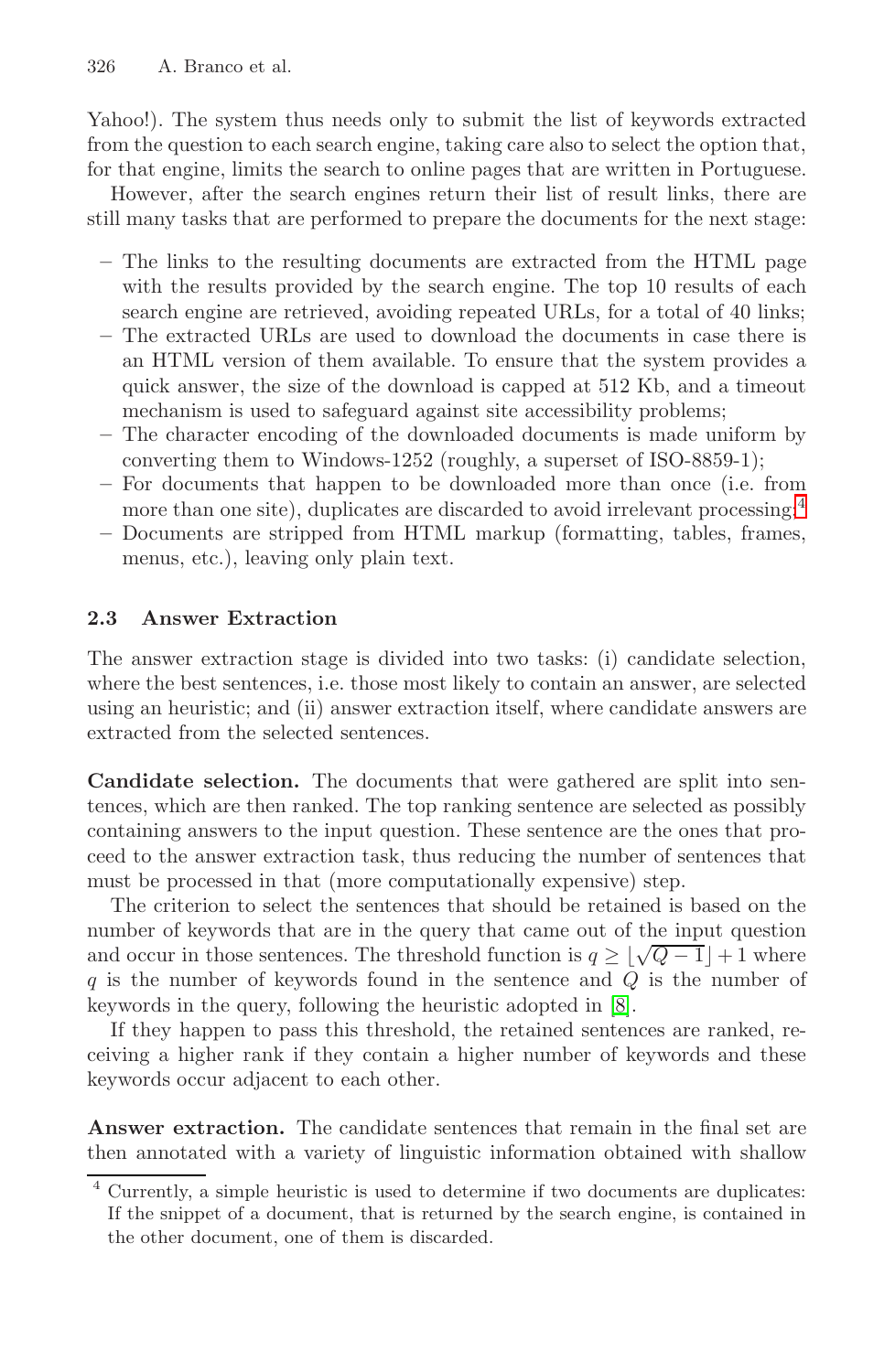processing tools, including POS, inflection features and lemmas.<sup>5</sup> The NER is then run over this annotated material. This is an hybrid tool, using regular expressions to detect entities with well-defined formats, mostly based on numbers (e.g. dates, measures, etc.) but relying on statistical methods for entities with a larger variation in format, mostly based on names (e.g. persons, organizations, etc). In addition, this tool also classifies entities according to their semantic type: person, organization, location, number, measure or time [6].

After the candidate sentences have been annotated, a set of patterns—defined by regular expressions—is applied to them to pinpoint and extract the desired answer. These patterns are specific to the semantic type of the question, hence the importance of detecting that type during the question processing stage.

Extraction patterns. As a way of illustration, here we will discuss only those patterns that are being used for "Quem...?" (Who...?) questions since space restrictions prevent us from presenting an exhaustive coverage. The description of the full set of patterns—16 in total—will be postponed for future publications.

Take, for instance, the following question, shown here after the question processing stage, with the main verb and supporting NP already identified:

> Quem  $[escreveu]_V$   $[Hamlet]_{NP}$ ? Who wrote Hamlet?

For such questions, the system applies the patterns described below to detect and extract the answer, viz. a named entity of type person (marked by angle brackets in this example):

1. A pattern that matches the phrases in the question, but with the answer in the place of the interrogative pronoun, i.e.  $\langle \cdots \rangle$   $[\cdots]_{\tt V}$   $[\cdots]_{\tt NP}$ 

> $\langle$ William Shakespeare $\rangle$  [escreveu]<sub>V</sub> [Hamlet]<sub>NP</sub> William Shakespeare wrote Hamlet

Relative clauses are accounted for by extending this pattern to allow an optional que pronoun after the named entity

> $\langle$ Shakespeare $\rangle$ , que  $[$ escreveu $]_V$   $[$ Hamlet $]_{NP}$ Shakespeare, who wrote Hamlet

2. A pattern that matches the passive form of the first case:  $[\cdots]_{NP}$   $[\cdots]_{V} \rightsquigarrow \langle \cdots \rangle$ 

 $[\mathtt{Hamlet}]_\mathtt{NP}$  $[\mathtt{Hamlet}]_\mathtt{NP}$  $[\mathtt{Hamlet}]_\mathtt{NP}$  $[\mathtt{Hamlet}]_\mathtt{NP}$  $[\mathtt{Hamlet}]_\mathtt{NP}$   $[\mathtt{foi}\;$  escrito $]_\mathtt{V} \leadsto \langle \mathtt{Shakespeace}\rangle$  $Hamlet$  was written  $\leadsto$  Shakespeare

To match the passive voice, the pattern uses the lemma and inflection information that has been added to the sentence by the shallow processing annotation tools. The  $\leadsto$  is used here to indicate that the pattern allows anything after the verb up to the first named entity with the person type, for instance: pelo dramaturgo inglês (by the English playwright)

 $5$  For a detailed account of these tools, see [4,5].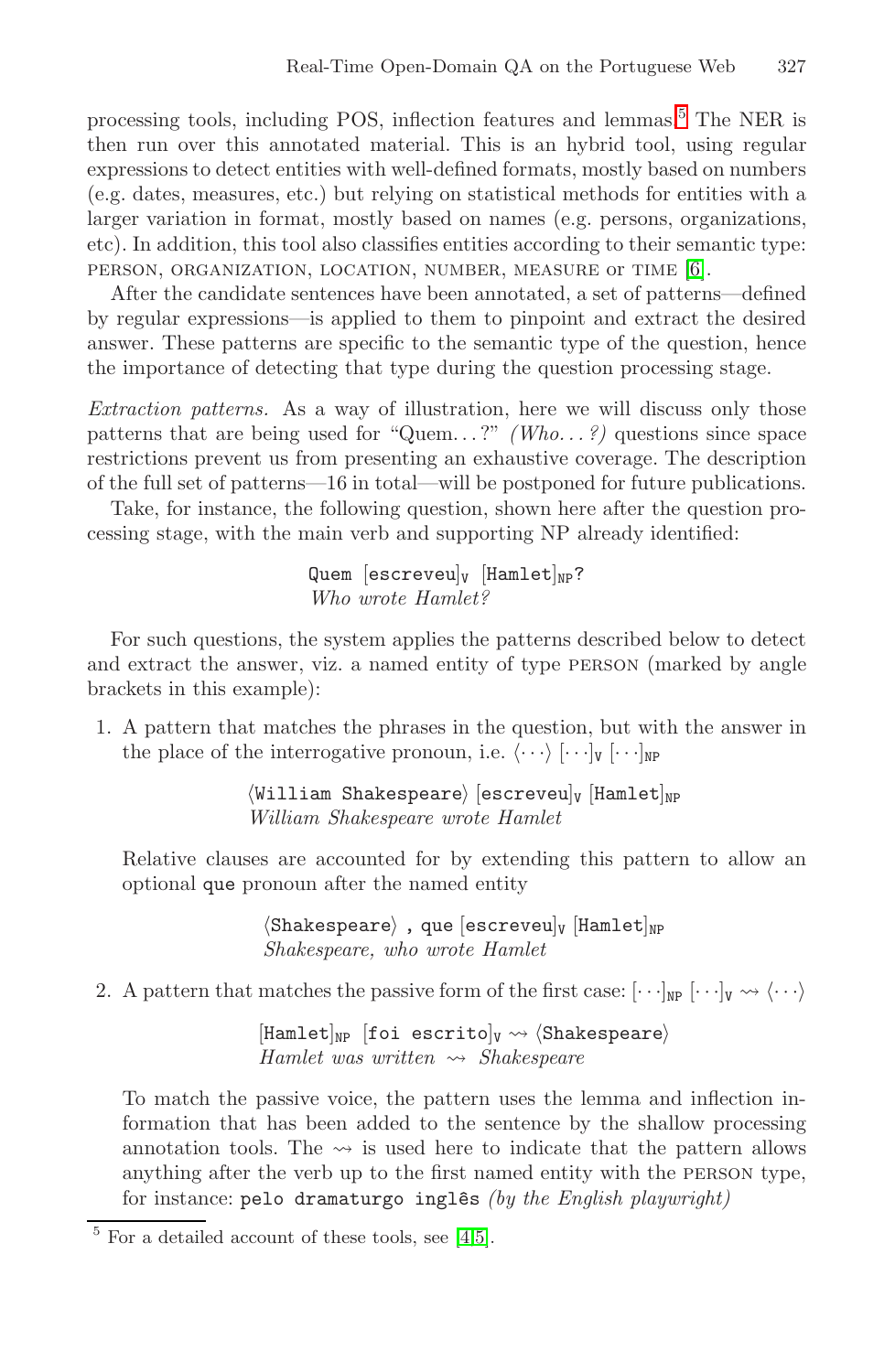328 A. Branco et al.

3. A pattern that matches the common writing convention where the name of a work (book, painting, play, sculpture, etc.) is followed by the name of its author:  $[\cdots]_{NP}$ , de  $\langle \cdots \rangle$ 

> $[{\tt Hamlet}]_{\tt NP}$  , de  $\langle{\tt William\ Shakespeare}\rangle$ Hamlet, by William Shakespeare

## **2.4 Web Service**

<span id="page-6-0"></span>The XisQuê system supports a freely available Web service, which can be found at the following address: http://xisque.di.fc.ul.pt

The user introduces a question phrased in Portuguese and the system returns a list of 5 answers. Each answer (termed as short-answer from this point onwards) is accompanied by the sentence from where it wa[s](#page-6-2) extracted (termed as longanswer), as a way of providing some extra context, together with a link to the original, full document. In case no short-answer is extracted from a top-5 scoring sentence, this sentence is still provided as a long-answer to the input question.

# **3 Related Work**

There are some  $QA$  systems for Portuguese reported in the literature<sup>6</sup> though, for most of them, their performance is not comparable to that of  $XiQu\hat{e}$ . On the one hand, these systems have no interface for searching the Web that could be used to collect comparable results, by running the test-set used here. On the other hand, running the CLEF test-set of questions [14] with XisQuê leads also to [no](#page-6-3)n comparable results since there is no guarantee that the answers in the CLEF corpus for these questions are available in the Web.

<span id="page-6-1"></span>Moreover, while the preliminary application of indexing techniques to the closed corpus containing the answers is an option for QA systems evaluated over that corpus, as in CLEF, that is not an option for QA systems evaluated over the Web, as applying such techniques on such an amount of data is out of reach for any academic research team.

<span id="page-6-2"></span>Esfinge [9] is the only of t[hes](#page-9-9)e QA sy[ste](#page-9-10)ms that currently provides an interface [for](#page-9-7) [searching](http://www.linguateca.pt/Esfinge) [th](http://www.linguateca.pt/Esfinge)[e](#page-9-8) [Web.](http://www.linguateca.pt/Esfinge)<sup>7</sup>

# <span id="page-6-3"></span>**4 Evaluation and Comparison**

Evaluating a QA system running over the Web raises non negligible issues as the Web's content is constantly changing. The results for a certain question

 $\frac{6}{5}$  Esfinge [9], L2F's [10], Priberam's [11], Raposa [12], Senso [13].

<sup>7</sup> Vd. http://www.linguateca.pt/Esfinge. We should note however that it is unclear to which extent this Web service is supported by the system reported in [9] since the system reported therein pre-processes and indexes the documents where the answer is to be searched, which does not happen in the Web-based version.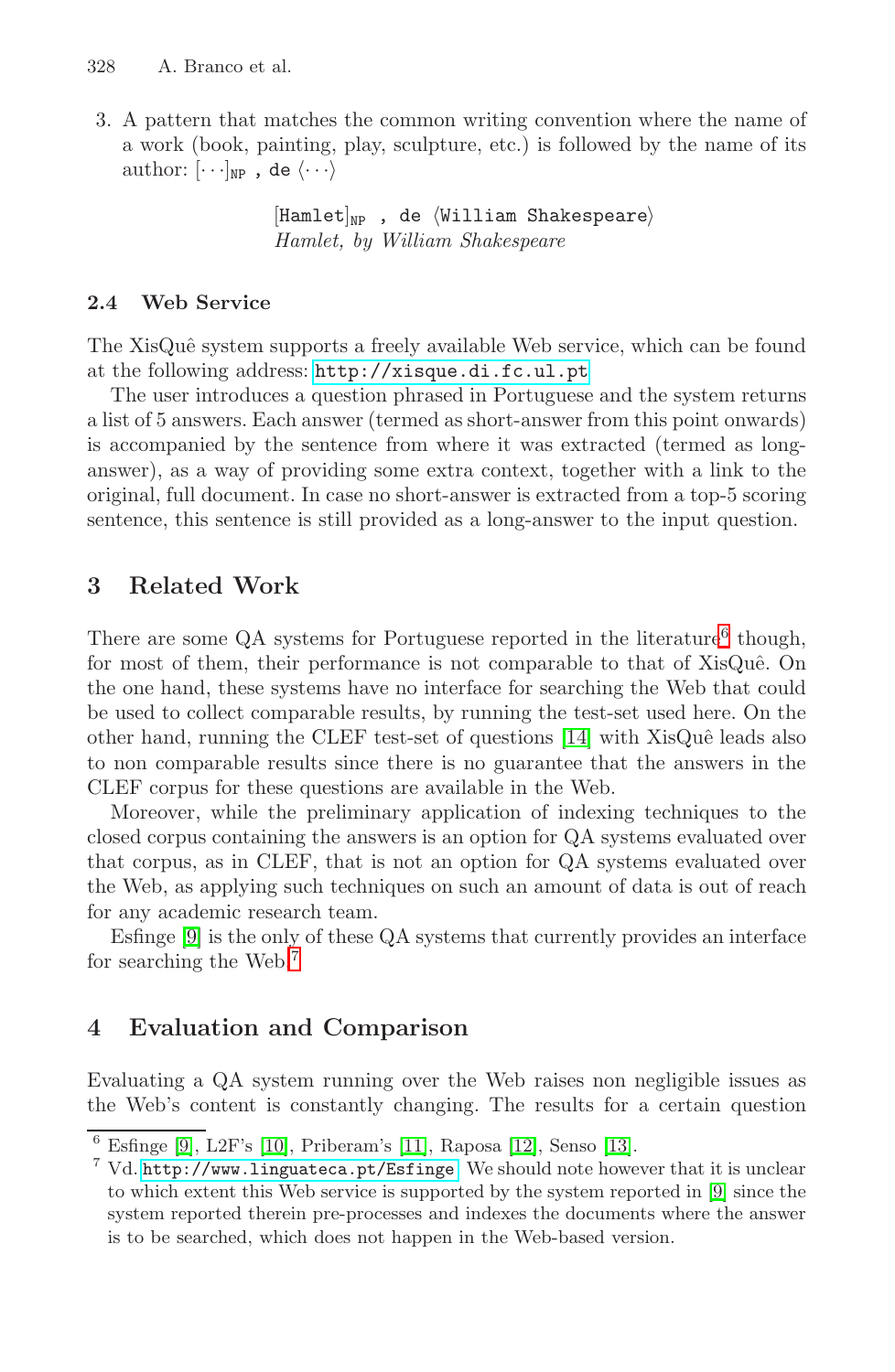in different runs may thus vary due to external factors, such as document or website availability, etc. [15]. Hence, there is no gold standard against which the system can be compared. However, it is possible and useful to obtain system performance indicators through sampling, by manual evaluation of a test set.

The test-set was built by randomly picking questions from Trivial Pursuit<sup>®</sup> cards, 15 for each of the interrogative pronouns that XisQuê handles (viz. Quem, Quando, Onde and Que), for a total of 60 questions,<sup>8</sup> which were submitted to each Web service. The following metrics are used:

- **Short answers** is the proportion of questions for which the system provided at least a short answer—regardless its rank in the five answer list or its being correct. It serves as an indication of how good a system is at extracting short [ans](#page-9-11)[w](#page-7-1)ers from candidate sentences.
- **Accuracy** is the proportion of questions for which a correct answer was provided. In "all", a long-answer is counted in the lot of the correct ones in case it is correct and no short-answer (correct or not) was extracted from it. This is further divided into accuracy concerning only the top result and accuracy regardless of rank. It indicates the quality of the candidate sentences.
- **MRR** stands for mean reciprocal rank. It is a measure commonly adopted in QA evaluation of how highly, on average, the first correct answer is ranked in the answer list  $[16]$ <sup>9</sup>. For instance, if all questions have a correct answer and these all appear in position 1, the MRR scores 1; in case they would all appear in positio[n](#page-8-1) 2, the MRR would score 0.5. It serves as an indication of the quality of the sentence ranking procedure.

XisQuê is compared with Esfinge and with Google, the latter serving as a baseline non-QA system on which QA systems should be able to improve since Google does not return short answers and thus only the result page is considered when checking for answers, i.e. we do not search within the returned documents and take the snippets provided in the results page as long-answers.

The results are summarized in Table 1.

## **4.1 Result Analysis**

 $XisQuê$  provides short-answers to  $56.67\%$  of the test set questions, which is slightly better than Esfinge. Google, naturally, does not provide short answers.

Since XisQuê returns a correct short-answer to  $55.00\%$  of the test set questions, a short-[answer, when returned, is a](http://xisque.di.fc.ul.pt)lmost always correct. In this regard, Esfinge is similar, albeit with fewer short answers being returned.

<span id="page-7-1"></span><span id="page-7-0"></span>For XisQuê, the long-answer acts as an effective fallback for those cases where a short answer was not provided, since a correct answer (short- or long-) is returned to 98.33% of the test set questions. In this respect, it is better than the Google baseline and it vastly improves on Esfinge's score since this system, when unable to provide a short-answer, does not return a long-answer. If we only look

<sup>8</sup> The full test-set may be found at http://xisque.di.fc.ul.pt.

 $9$  If no correct answer is given, a rank of 0 is used.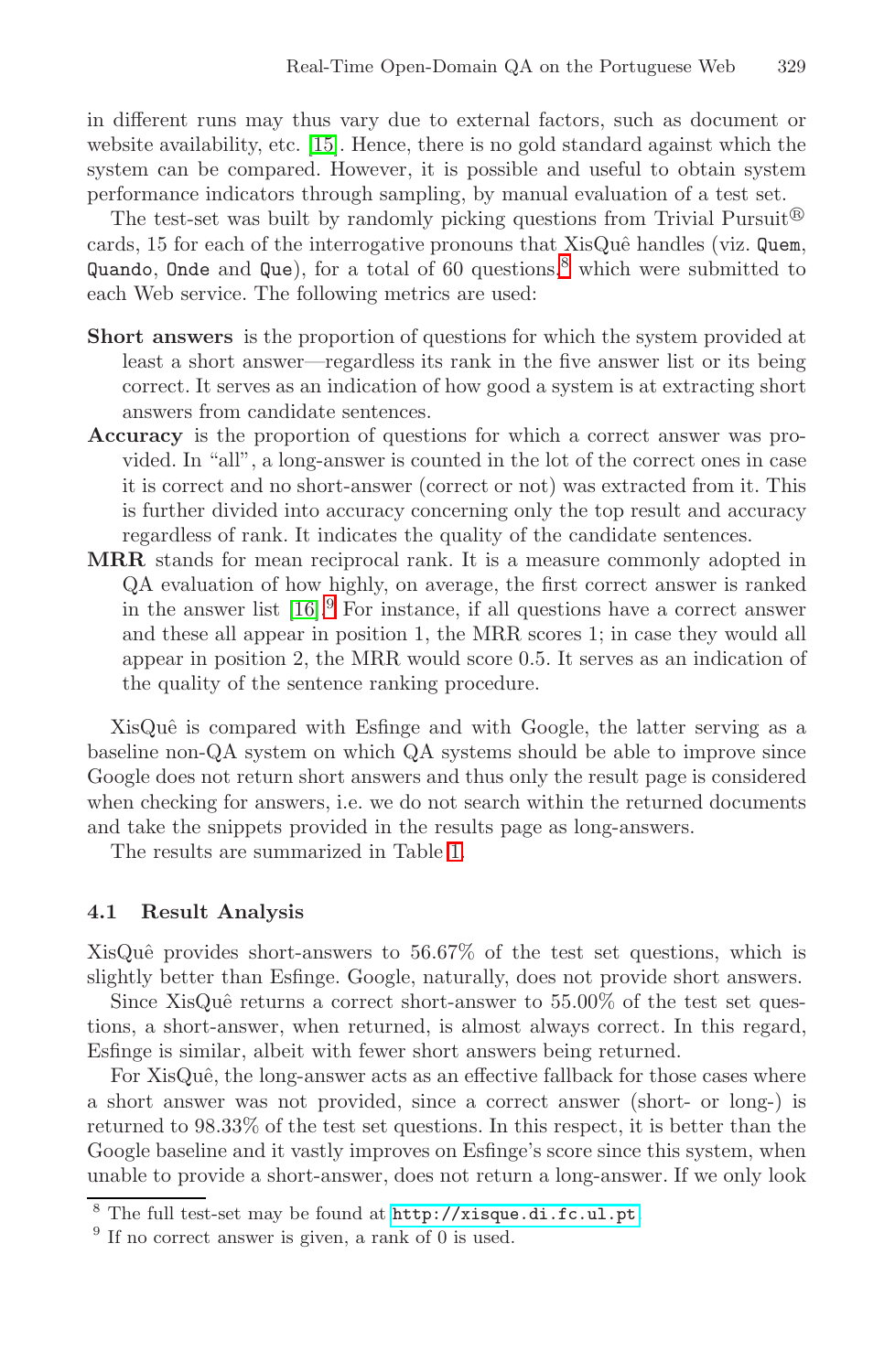|                                            | XisQuê                                           | Esfinge                                          | Google                                        |
|--------------------------------------------|--------------------------------------------------|--------------------------------------------------|-----------------------------------------------|
| short answers                              | 56.67%                                           | 53.33%                                           | n/a                                           |
| rank<br>accuracy (short)<br>accuracy (all) | $1 - 5$<br>1st<br>45.00% 55.00%<br>73.33% 98.33% | 1st<br>$1 - 5$<br>36.67% 51.67%<br>38.33% 53.33% | $1 - 5$<br>1st<br>n/a<br>n/a<br>40.00% 91.67% |
| MRR (short)<br>$MRR$ (all)                 | 0.4819<br>0.7372                                 | 0.4500<br>0.4667                                 | n/a<br>0.5956                                 |

<span id="page-8-1"></span>**Table 1.** System comparison

at the top ranked answer, these values are naturally lower, with  $XisQuê scoring$ 45.00% accuracy for short answers and 73.33% for short- or long- answers.

The overall MRR value obtained for  $XisQuê$  is 0.7372 when short- and longanswers are considered, and is 0.4819 when only short-answers are taken into account (i.e. when a rank of 0 is used for questions without any short-answer).

The difference between the "short" and "all" accuracies for XisQuê is a strong indication that the system still has room for improvement in the answer extraction stage: It is good at choosing candidate sentences (long-answers), but it is not always able to extract short-answers from them. However, those that it does extract tend to be correct.

## **4.2 A Short Note on QA Timeliness**

To assess the performance of a QA system, specially one with real-time as a design feature, one has to measure how fast the system is in the delivering of answers to end-users. In this regard, what matters to the end-user, and his perception of the usability of the service, is how long it takes for an answer to be returned since a question is asked to the system. From a system development point of view, however, it is instructive to also determine how much of that time is spent searching for and downloading documents, since those tasks are contingent on search engines that lie outside the QA core system proper.

On average, XisQuê takes 22 sec. to display the results, with  $14$  sec. (ca.  $64\%$ ) of total time) being spent in tasks performed "outside" the QA core system. This compares favorably with Esfinge, which takes 91 sec. on average to answer (from 21, for questions with no answers, to 342, for questions with answers).

# <span id="page-8-0"></span>**5 Future Work and Conclusions**

XisQuê has room for improvement and extension with new functionality. One of the first efforts will be towards broadening the system to support other question formats, e.g. requests for lists, definitions, question sets, etc.

Together with this extension in width, the system will also be extended in depth in an attempt to retrieve more and better answers. In this regard, there are